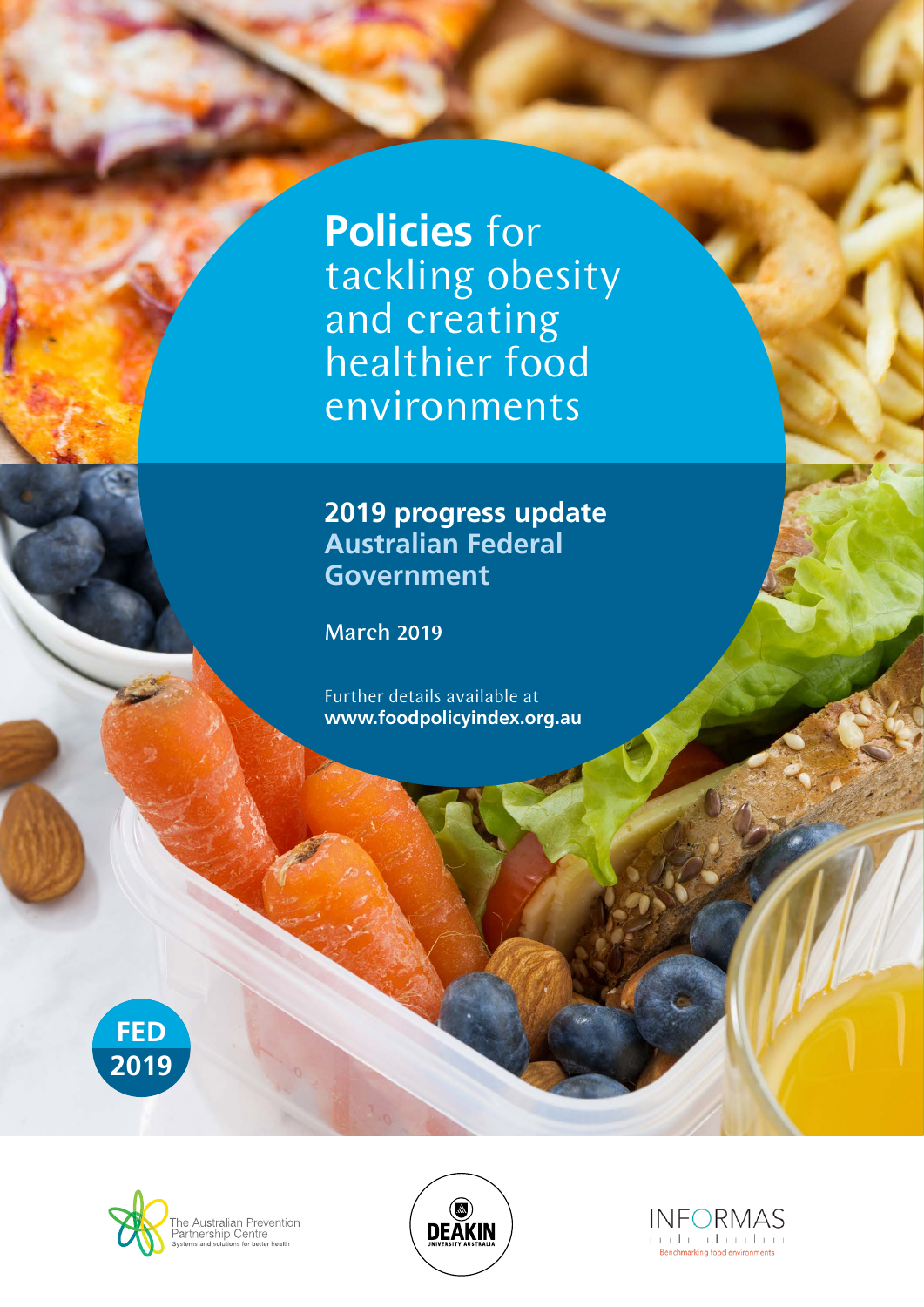# **Executive summary**

Unhealthy diets and obesity are leading contributors to poor health in Australia. Addressing obesity and improving population diets requires a comprehensive government response at Commonwealth and State/Territory levels.

In 2017, a Food Policy Index was developed for Australia to assess the food and dietrelated policies that were in place in each jurisdiction, and identify recommended actions for each government based on international best practice.

This report provides a follow up to the 2017 Food Policy Index report. It summarises and assesses the actions taken by the Australian Federal Government (July 2016 – December 2018) in relation to the recommended policies identified in the 2017 report.

Key areas in which the Australian Federal Government has made progress



**Food labelling** 



The Council of Australian Governments (COAG) Health Council agreed that a national strategy be developed on obesity, with a strong focus on the primary and secondary prevention and social determinants of health

Continued commitment to and investment in the Health Star Rating (HSR) system and the 5-year review of the HSR system. Substantial progress in considering options for the labelling of added sugars on packaged food and drinks

Progressing the activities of the Healthy Food Partnership, including through development of draft reformulation targets for manufactured foods, and development of a voluntary food services pledge scheme



### Recommended action areas for the Australian Federal Government

The 2017 Food Policy Index report prioritised 34 recommendations for action. Recommended focus areas for the next 12-18 months are:



**Leadership:** Develop a comprehensive National Obesity Strategy, based on best practice recommendations for obesity prevention and incorporating consensus recommendations from public health groups



**Food labelling:** Finalise the outcomes of the 5-year review of the HSR system, including adoption of the recommendations coming out of the review. Finalise work on the labelling of added sugars on packaged food and drinks



**Food composition:** Set comprehensive national targets for reformulation of packaged food, including detailed monitoring and reporting of progress, and strong incentives for industry to meet targets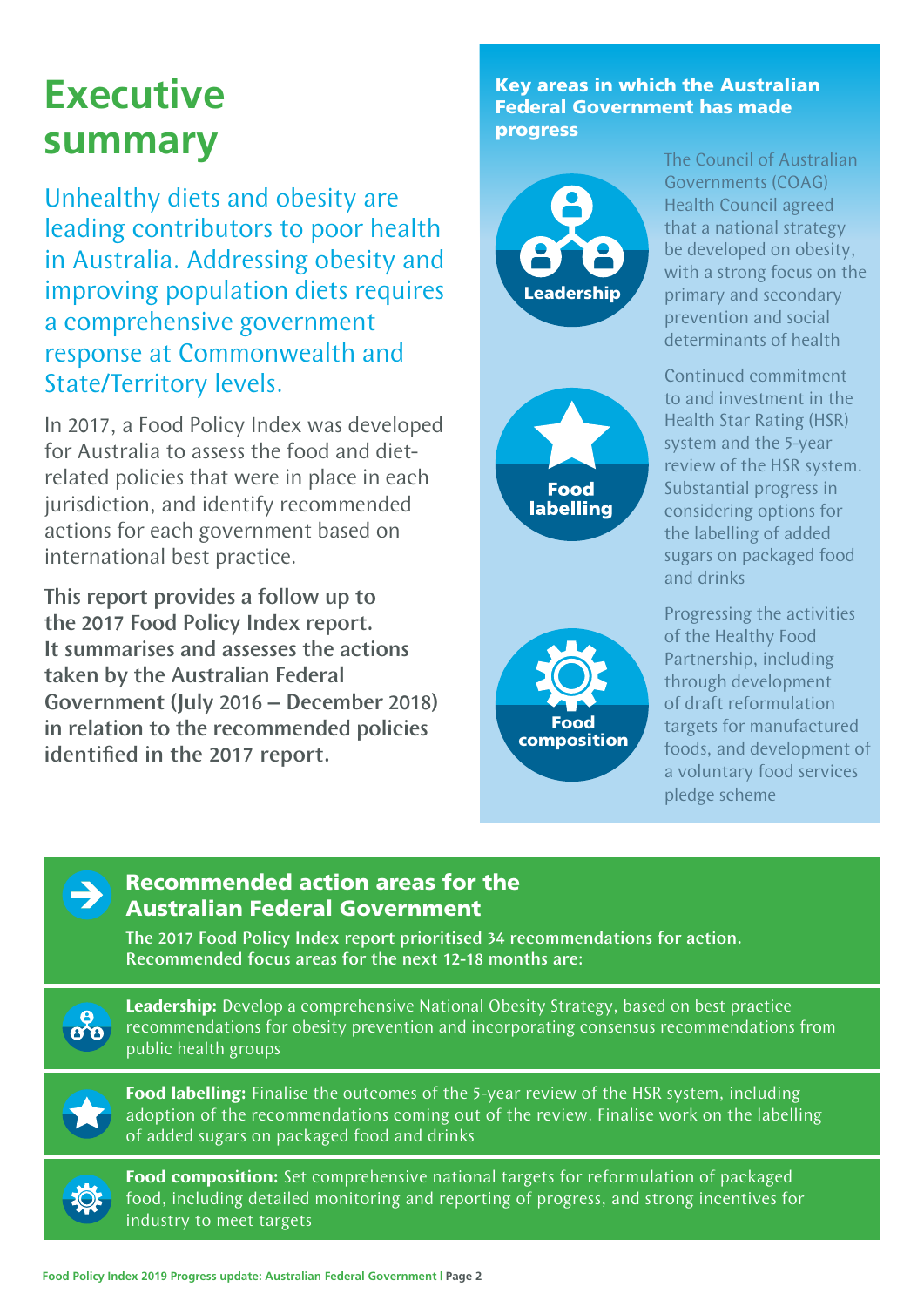# Healthy Food Environment Policy Index (Food-EPI)

### **In 2017, a Food Policy Index was developed for Australia to assess the extent to which governments in Australia were implementing globally recommended policies for tackling obesity and creating healthier food environments.1**

The project was conducted as part of INFORMAS, $<sup>2</sup>$  an international network of</sup> food policy and public health experts. The project implemented the Healthy Food Environment Policy Index (Food-EPI) tool, developed by INFORMAS to assess government policy across 14 domains related to food environments and applied in >10 countries. As part of the Food-EPI Australia 2017 project, recommended actions for each government (Federal, State and Territory) were developed and prioritised, based on international best practice and consultation with >100 non-government public health experts representing 53 organisations.

# Assessment of progress made

The Food-EPI Australia 2017 report identified and prioritised 16 recommended policy actions and 18 recommended infrastructure support actions for the Australian Federal Government, as part of efforts to create healthier food environments and address obesity.

#### **The purpose of this 2019 Progress Update was to assess progress made by the Australian Federal Government in relation to the recommended policy actions.**

Government officials from each jurisdiction in Australia provided information on actions taken by their government in relation to the recommended actions from the Food-EPI Australia 2017 report. This included all activities from **July 2016** (the date up to which policies were assessed in the 2017 report) to **December 2018.**

The actions were summarised, and progress in relation to each recommendation was assessed by the project team as 'Substantive action', 'Some action' or 'Limited action', based on the criteria in Table 1. The full details of actions taken and progress made by other jurisdictions are available at: www.foodpolicyindex.org.au

#### Substantive action

• Implemented substantive action in relation to all or most components of the recommendation

#### Some action

- Implemented action in relation to some components of the recommendation; and/or
- Taken steps to initiate or formulate plans in relation to the recommendation, but relevant actions have not yet been implemented

#### Limited action

- Taken no substantive action in relation to the recommendation; and/or
- Made no or very limited progress in the area

Table 1: Criteria for assessment of progress made

Sacks G for the Food-EPI Australia project team. Policies for tackling obesity and creating healthier food environments: scorecard and priority recommendations for Australian governments. Melbourne: Deakin University, 2017. Available at: www.foodpolicyindex.org.au

www.informas.org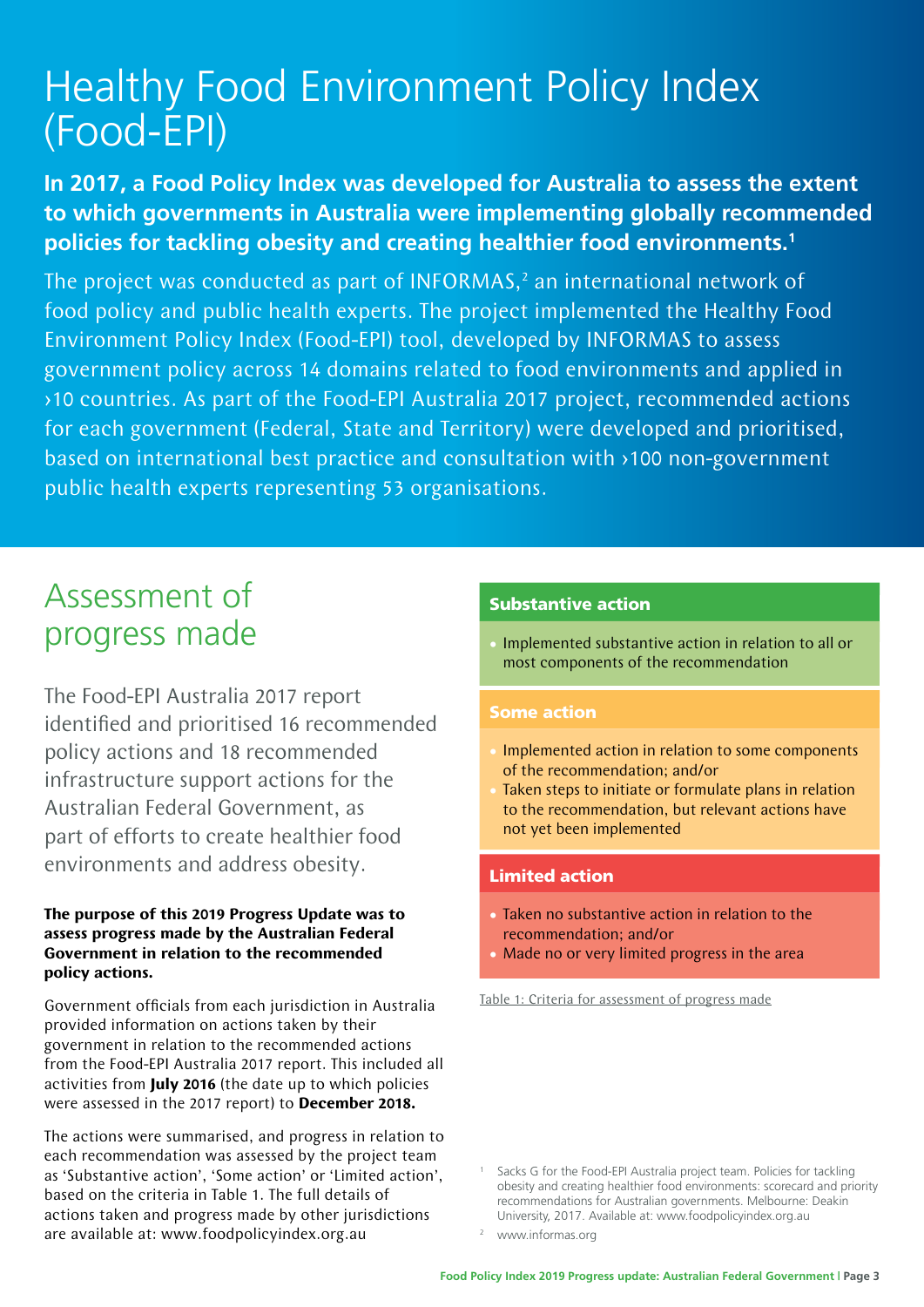## **Actions taken (July 2016 - December 2018) by the Australian Federal Government in relation to the recommended policies from the 2017 Food Policy Index report**

## A] Policy actions

|                  | <b>Domain</b>            | <b>Recommended policy action</b>                                                                                                                                                        | Progress in relation to recommended action                                                                                                                                                                                                                                                                                                                                                                                                                                                                                               | <b>Assessment</b>     |
|------------------|--------------------------|-----------------------------------------------------------------------------------------------------------------------------------------------------------------------------------------|------------------------------------------------------------------------------------------------------------------------------------------------------------------------------------------------------------------------------------------------------------------------------------------------------------------------------------------------------------------------------------------------------------------------------------------------------------------------------------------------------------------------------------------|-----------------------|
| POL <sub>1</sub> | <b>Food prices</b>       | Implement a health levy on sugar-<br>sweetened drinks to increase<br>consumer-end prices by 20%, and<br>invest revenue raised into public<br>health interventions                       | No specific progress has occurred since 2016.                                                                                                                                                                                                                                                                                                                                                                                                                                                                                            | <b>Limited action</b> |
| POL <sub>2</sub> | Food<br>promotion        | Implement mandatory time-based<br>(up to 9:00pm) restrictions of<br>unhealthy food and beverage<br>advertising on broadcast media,<br>including effective monitoring and<br>enforcement | No specific progress has occurred since 2016.                                                                                                                                                                                                                                                                                                                                                                                                                                                                                            | <b>Limited action</b> |
| POL3             | Food<br>composition      | Establish clear national targets for<br>reductions in salt, saturated fat,<br>trans fat and added sugar in key<br>food categories related to packaged<br>foods and out-of-home meals    | The Healthy Food Partnership Food Reformulation Working<br>Group has drafted and initiated consultation on draft<br>voluntary reformulation targets across food categories<br>identified as significant contributors to the intake of<br>sodium, saturated fat and sugars in the Australian diet.<br>Draft targets have been proposed for 36 food categories.                                                                                                                                                                            | <b>Some action</b>    |
| POL <sub>4</sub> | Food<br><b>labelling</b> | Fast-track changes to the Health<br>Star Rating scheme to address<br>anomalies / design issues, and<br>make the scheme mandatory for all<br>packaged food by July 2019                  | The government has made significant progress in addressing<br>issues with the Health Star Rating system, and has<br>conducted in depth consultation with stakeholders. Of<br>particular note is changes to the 'as prepared' rule (June<br>2018), which will now see foods only able to display Health<br>Star Rating on packages 'as sold' (with some exemptions).<br>The 5 year review of the Health Star Rating is underway<br>(due mid-late 2019), which will identify other aspects of the<br>system that may need to be addressed. | <b>Some action</b>    |
| POL5             | Food<br>promotion        | Staged removal of unhealthy food<br>and beverage sponsorship of major<br>sporting codes and events                                                                                      | As part of the COAG Health Council's (CHC) work on<br>limiting the impact of unhealthy food and drinks on<br>children, the CHC is considering ways to reduce the<br>availability and promotion of unhealthy food and drinks<br>at sport and recreation venues. A joint statement between<br>Sport and Recreation Ministers and the CHC identifies<br>opportunities for governments and organisations across<br>Australia to improve food and drink associated with<br>children's sport and recreation.                                   | <b>Some action</b>    |
| POL <sub>6</sub> | <b>Food prices</b>       | Implement a health levy on<br>unhealthy foods to increase<br>consumer-end prices by 20%, and<br>invest revenue raised into public<br>health interventions                               | No specific progress has occurred since 2016.                                                                                                                                                                                                                                                                                                                                                                                                                                                                                            | <b>Limited action</b> |
| POL7             | Food<br>promotion        | Remove the tax deductibility<br>(for companies) of marketing<br>expenditure related to the<br>promotion of unhealthy food and<br>beverages                                              | No specific progress has occurred since 2016.                                                                                                                                                                                                                                                                                                                                                                                                                                                                                            | <b>Limited action</b> |
| POL8             | Food<br>labelling        | Restrict the use of nutrition content<br>claims on discretionary foods (as<br>defined by the Australian Dietary<br>Guidelines and associated resources)                                 | The Australian Government Department of Health has<br>commissioned the National Health and Medical Research<br>Council (NHMRC) to review the evidence and reports about<br>consumer, clinician educator and industry understanding<br>of the current 'discretionary' food category associated<br>with the Australian Dietary Guidelines. NHMRC will report<br>on possible definitions of discretionary food and drinks<br>suggested by the review, which may be used in a range of<br>policy contexts.                                   | <b>Some action</b>    |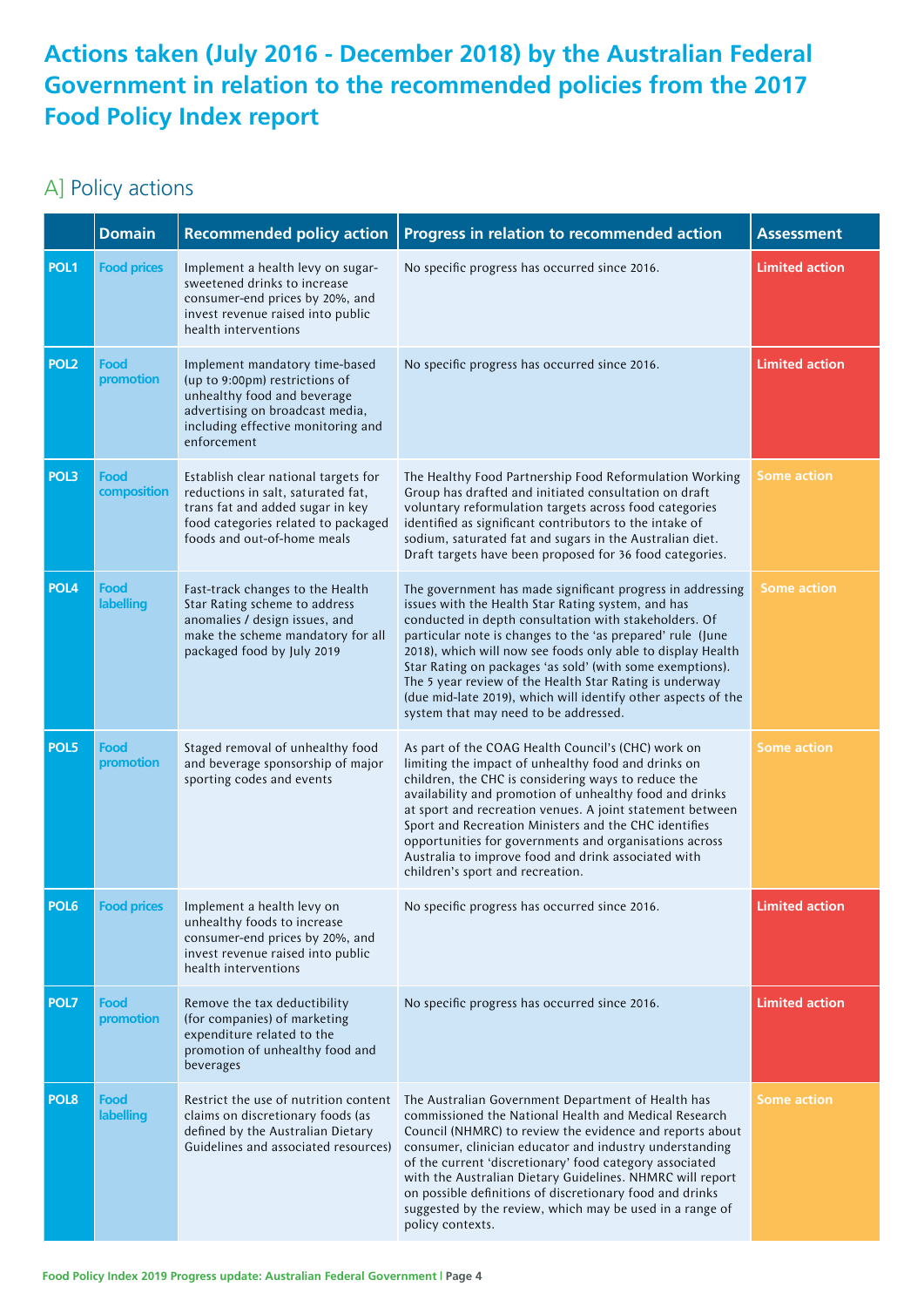| POL9         | Food<br>labelling        | Provide resources to support<br>improved consumer awareness /<br>understanding of the Health Star<br>Rating scheme, particularly in<br>vulnerable populations                                                                                                                         | The Health Star Rating website provides resources to support<br>uptake and understanding of the Health Star Rating scheme,<br>including factsheets, posters, infographics, social media and<br>information videos/articles. Between February - April 2017<br>a fourth stage of the consumer campaign was conducted<br>to increase awareness / understanding of the system. The<br>Department of Health is currently considering options for<br>the next stage of the Health Star Rating campaign.                                                                                                                                                                                                                                  | <b>Substantive action</b> |
|--------------|--------------------------|---------------------------------------------------------------------------------------------------------------------------------------------------------------------------------------------------------------------------------------------------------------------------------------|------------------------------------------------------------------------------------------------------------------------------------------------------------------------------------------------------------------------------------------------------------------------------------------------------------------------------------------------------------------------------------------------------------------------------------------------------------------------------------------------------------------------------------------------------------------------------------------------------------------------------------------------------------------------------------------------------------------------------------|---------------------------|
| <b>POL10</b> | Food<br><b>labelling</b> | Develop national guidelines for<br>nutrition labelling on the menus<br>of food service outlets, including<br>the potential adaptation of the<br>Health Star Rating scheme for these<br>purposes, to ensure a consistent<br>approach is used across Australia                          | In April 2017, the ANZ Ministerial Forum on Food Regulation<br>identified one of its priority areas for 2017-21 as supporting<br>public health objectives to reduce chronic disease related<br>to obesity; including evaluating the effectiveness of existing<br>initiatives, such as menu labelling schemes. There has been a<br>review of the fast food menu labelling schemes (early 2018),<br>and further targeted consultation will occur to develop<br>policy options that aim to improve fast food menu labelling<br>in Australia.                                                                                                                                                                                          | Some action               |
| <b>POL11</b> | Food<br>provision        | Implement clear, consistent policies<br>to provide and promote healthy food<br>choices in food service activities in<br>settings under Federal government<br>control. This includes public sector<br>workplaces, and government-owned,<br>funded or managed services                  | The CHC agreed actions to limit the impact of unhealthy<br>food and drink on children, including: improving food and<br>drinks associated with children's sport and recreation;<br>initiatives that strengthen school-based efforts to encourage<br>and support healthy eating; national minimum acceptable<br>nutrition standards for food and drink in public health<br>care facilities; a national interim voluntary guide to define<br>unhealthy food and drinks for use by jurisdictions to reduce<br>the exposure of children to unhealthy marketing in settings<br>under government control.                                                                                                                                | <b>Some action</b>        |
| <b>POL12</b> | Food<br>provision        | Update and strengthen the National<br>Healthy School Canteen guidelines<br>(including restrictions on the<br>promotion of unhealthy foods and<br>beverages in all schools), and provide<br>additional resources to support the<br>States / Territories to implement the<br>guidelines | The CHC has endorsed a joint statement with the COAG<br>Education Council on healthy eating in school, and is<br>collaborating with them to strengthen and increase the<br>impact of school-based efforts to encourage and support<br>healthy eating, including through supporting teachers to<br>integrate food and nutrition into classroom learning and<br>developing good practice standards for healthy eating in<br>school.                                                                                                                                                                                                                                                                                                  | <b>Some action</b>        |
| <b>POL13</b> | Food<br>composition      | Continue and re-emphasise the<br>government's commitment to the<br>Healthy Food Partnership, including<br>resources to support implementation<br>as well as independent monitoring<br>and evaluation of progress and<br>performance                                                   | The Healthy Food Partnership has established several<br>working groups to address aspects of healthy eating<br>and obesity. All groups regularly publish their activities,<br>work plans and deliverables. As activities move into the<br>implementation phase, a new Implementation, Monitoring<br>and Evaluation Reference Group will be established.                                                                                                                                                                                                                                                                                                                                                                            | <b>Substantive action</b> |
| <b>POL14</b> | Food<br>provision        | Revise the regulations for early<br>childhood settings to include<br>detailed requirements regarding the<br>healthiness of foods provided and<br>promoted, and provide resources to<br>support implementation                                                                         | A National Quality Framework (NQF) has been developed<br>and implemented to provide a national approach to<br>regulation, assessment and quality improvement for early<br>childhood education and care services in Australia. The NQF<br>includes standards relating to healthy lifestyles (Standard<br>2.1, Element 2.1.3). The feedAustralia program, funded by<br>the Department of Health, is currently being implemented<br>to facilitate child care services in providing nutritious and<br>appropriate food and drinks to better meet the Australian<br>Dietary Guidelines. As of June 2018, nearly 1000 Australian<br>early childhood and education care service are using the<br>feedAustralia online menu planning tool. | <b>Substantive action</b> |
| <b>POL15</b> | <b>Food retail</b>       | Through the Healthy Food<br>Partnership, explore voluntary<br>initiatives to increase in-store<br>availability of healthy foods and<br>decrease in-store availability<br>of unhealthy foods (e.g., in<br>supermarkets, fast food outlets etc.)                                        | The Healthy Food Partnership has explored voluntary<br>initiatives to address the availability of healthy compared<br>to less healthy in-store foods, through the activities of the<br>Food Service Working Group. The group is developing a<br>voluntary pledge-style scheme which will include pledges<br>related to increasing fruit, vegetable and wholegrain intake<br>in food service settings, and portion control strategies.<br>Recommendations for the pledge scheme are online and the<br>Department of Health is working to have the system ready<br>for implementation in 2019.                                                                                                                                       | <b>Substantive action</b> |
| <b>POL16</b> | Food<br>provision        | Provide funding and support to the<br>States and Territories to support<br>private sector companies to develop,<br>implement and monitor health<br>and wellbeing policies, adopting a<br>national approach and building on<br>the resources currently available                       | No specific progress has occurred since 2016.                                                                                                                                                                                                                                                                                                                                                                                                                                                                                                                                                                                                                                                                                      | <b>Limited action</b>     |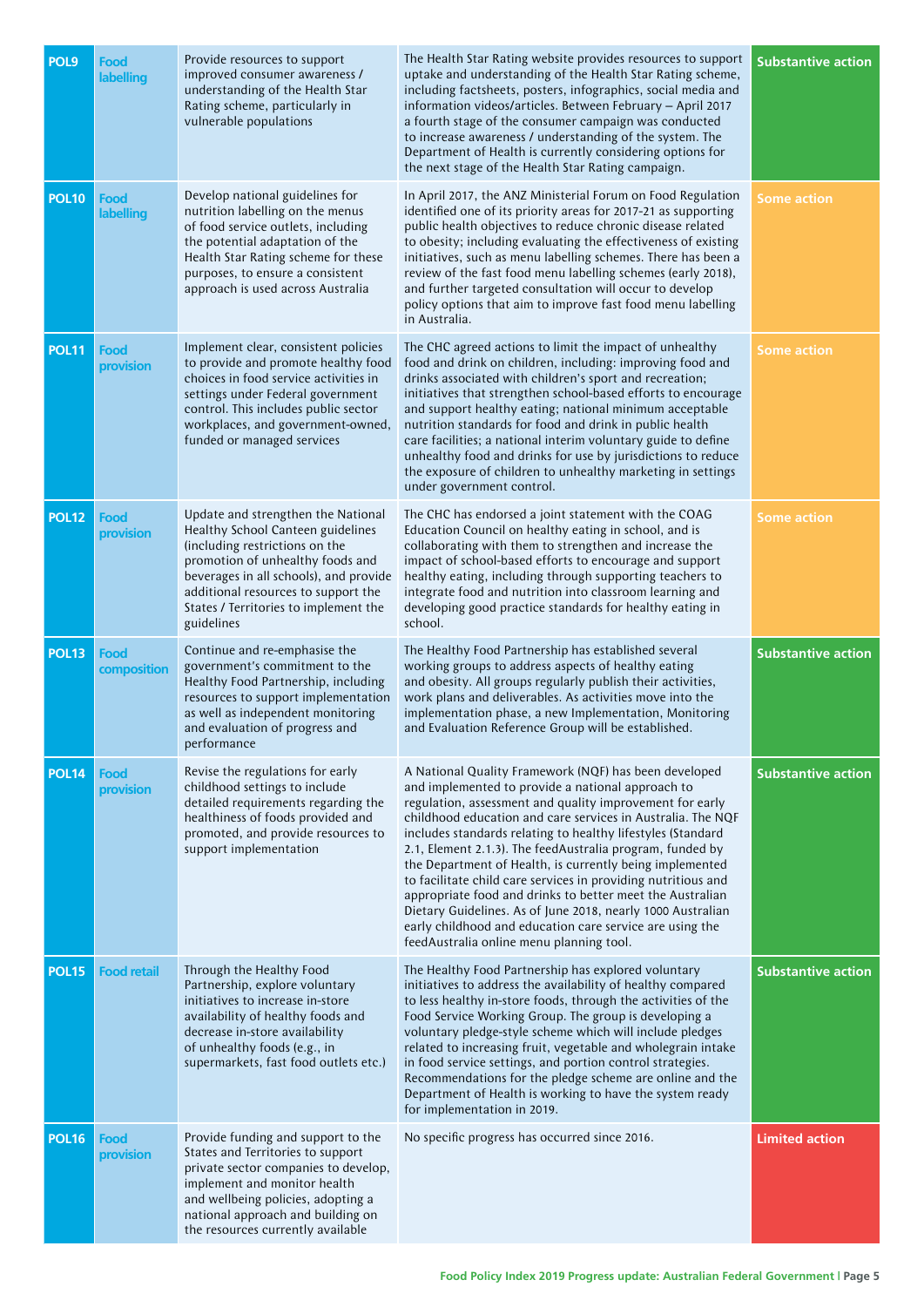# B] Infrastructure support actions

|                  | <b>Domain</b>                            | <b>Recommended policy action</b>                                                                                                                                                                                                                                                                                                                                                  | Progress in relation to recommended action                                                                                                                                                                                                                                                                                                                                                                                                                                                                                                                                                                                                                                                                                                                                       | <b>Assessment</b>         |
|------------------|------------------------------------------|-----------------------------------------------------------------------------------------------------------------------------------------------------------------------------------------------------------------------------------------------------------------------------------------------------------------------------------------------------------------------------------|----------------------------------------------------------------------------------------------------------------------------------------------------------------------------------------------------------------------------------------------------------------------------------------------------------------------------------------------------------------------------------------------------------------------------------------------------------------------------------------------------------------------------------------------------------------------------------------------------------------------------------------------------------------------------------------------------------------------------------------------------------------------------------|---------------------------|
| INF1             | Leadership                               | Establish obesity prevention as a<br>national priority, with a national<br>taskforce, sustained funding,<br>regular and ongoing monitoring and<br>evaluation of key measures, and<br>regular reporting with respect to<br>targets                                                                                                                                                 | In October 2018, the CHC agreed that a national strategy<br>be developed on obesity with a strong focus on the primary<br>and secondary prevention and social determinants of health,<br>especially in relation to early childhood and rural / regional<br>issues. The National Diabetes Strategy implementation plan,<br>released December 2017, identifies several national priority<br>actions for the Commonwealth Government that are related<br>to obesity prevention. The National Strategic Framework<br>for Chronic Conditions, released in May 2017, provides a<br>national approach to guide planning, design and delivery<br>of policies, strategies, actions and services to better address<br>the prevention and management of chronic conditions in<br>Australia. | <b>Some action</b>        |
| INF <sub>2</sub> | Leadership                               | Develop a National Nutrition Policy,<br>building on previous work. The<br>Policy should be integrated with the<br>National Strategic Framework for<br><b>Chronic Conditions and National</b><br>Diabetes Strategy; include strategies<br>to reduce inequalities and target<br>vulnerable populations; supported<br>by long-term funding, with co-<br>ordination across government | No specific progress has occurred since 2016.                                                                                                                                                                                                                                                                                                                                                                                                                                                                                                                                                                                                                                                                                                                                    | <b>Limited action</b>     |
| INF3             | <b>Monitoring</b><br>and<br>intelligence | Commit sustained funding and<br>ongoing support for a comprehensive<br>diet and nutrition survey conducted<br>every 5-10 years                                                                                                                                                                                                                                                    | No specific progress has occurred since 2016.                                                                                                                                                                                                                                                                                                                                                                                                                                                                                                                                                                                                                                                                                                                                    | <b>Limited action</b>     |
| INF4             | Leadership                               | Establish national population dietary<br>intake targets, including reducing<br>the proportion of discretionary food<br>intake                                                                                                                                                                                                                                                     | The Australian Government Department of Health and the<br>New Zealand Ministry of Health have revised the nutrient<br>reference values for Suggested Dietary Target and Upper Level<br>of Intake of sodium for adults, approved by the NHMRC. The<br>NHMRC will undertake a review of the remaining nutrient<br>reference values for sodium, due 2021.                                                                                                                                                                                                                                                                                                                                                                                                                           | <b>Some action</b>        |
| INF5             | <b>Funding and</b><br><b>resources</b>   | Ensure research funding allocation,<br>including the MRFF, takes into<br>account diseases and conditions with<br>the highest burden, including an<br>increase in research funding allocated<br>to improving population nutrition<br>and diet-related NCD prevention                                                                                                               | In 2017-18, the MRFF announced \$10 million over 4 years in<br>funding for the Australian Prevention Partnership Centre, to<br>implement 10 new prevention projects. The 2018-19 budget<br>included \$125 million in funding over 9 years towards chronic<br>conditions research. The NHMRC 2017-18 corporate plan<br>states that a substantial proportion of funding will be used to<br>address National Health Priority Areas, which include obesity,<br>with \$27.2 million and \$26.8 million allocated to obesity<br>research in 2016 and 2017 respectively.                                                                                                                                                                                                                | <b>Substantive action</b> |
| <b>INF6</b>      | <b>Support for</b><br>communities        | Develop and fund an ongoing obesity<br>prevention or nutrition-focused social<br>marketing campaign, implemented<br>across a wide range of platforms,<br>designed to support related policy<br>initiatives                                                                                                                                                                        | In August 2017, the Australian Sports Commission launched<br>the Move it Aus campaign. This campaign was rolled<br>out nationwide and promotes a more active lifestyle by<br>encouraging all Australians to commit at least 30 minutes<br>a day to physical activity. The campaign consists of a video<br>and several related resources available through the Sports<br>Australia website. This campaign does not include healthy<br>eating.                                                                                                                                                                                                                                                                                                                                     | <b>Some action</b>        |
| INF7             | <b>Support for</b><br><b>communities</b> | Support nutrition education<br>in schools and early childhood<br>education by: integrating nutrition<br>and cooking skills into the national<br>curriculum for all years; embedding<br>nutrition and the ADGs into learning<br>outcomes assessment requirements;<br>adequately training, accrediting<br>and supporting teachers to provide<br>nutrition information               | The CHC has endorsed a joint statement with the COAG<br>Education Council on healthy eating in school, and is<br>collaborating with them to strengthen and increase the<br>impact of school based efforts to encourage and support<br>healthy eating, including through supporting teachers to<br>integrate food and nutrition into classroom learning and<br>developing good practice standards for healthy eating in<br>school.                                                                                                                                                                                                                                                                                                                                                | <b>Some action</b>        |
| <b>INF8</b>      | <b>Funding and</b><br>resources          | Re-establish the Australian National<br>Preventive Health Agency (or a similar<br>independent agency), with a secure<br>funding stream, to coordinate health<br>promotion functions (including<br>improving population nutrition)<br>across jurisdictions                                                                                                                         | No specific progress has occurred since 2016.                                                                                                                                                                                                                                                                                                                                                                                                                                                                                                                                                                                                                                                                                                                                    | <b>Limited action</b>     |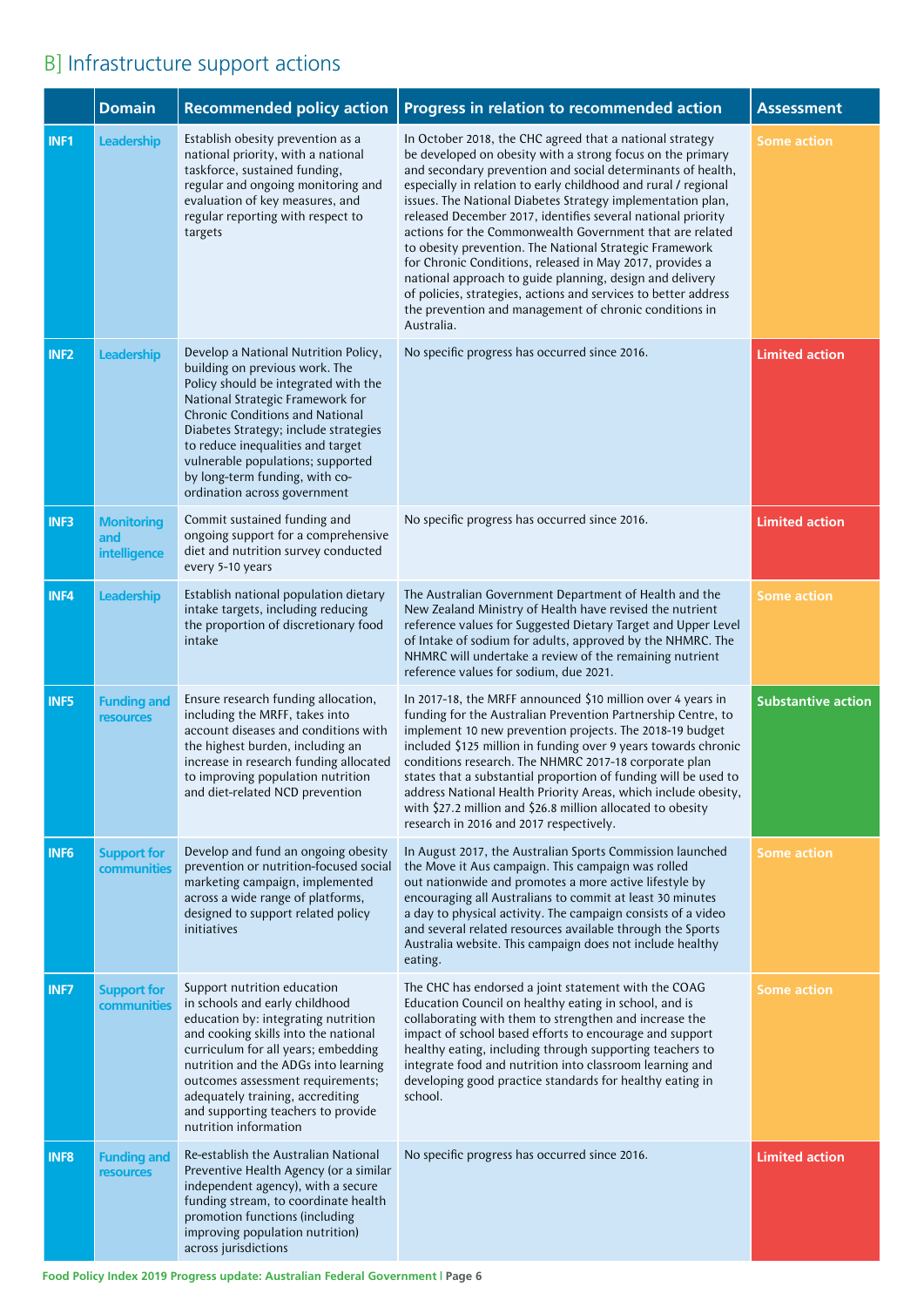| <b>INF9</b>  | <b>Governance</b>                        | Implement a health-in-all-policies<br>framework nationally, with formal<br>health impact assessments as part<br>of policy development and proposal<br>processes, including explicit details<br>about the consideration of potential<br>impacts of policies on population<br>nutrition and health     | No specific progress has occurred since 2016.                                                                                                                                                                                                                                                                                                                                                                                                                                                                                                                                                                                                      | <b>Limited action</b> |
|--------------|------------------------------------------|------------------------------------------------------------------------------------------------------------------------------------------------------------------------------------------------------------------------------------------------------------------------------------------------------|----------------------------------------------------------------------------------------------------------------------------------------------------------------------------------------------------------------------------------------------------------------------------------------------------------------------------------------------------------------------------------------------------------------------------------------------------------------------------------------------------------------------------------------------------------------------------------------------------------------------------------------------------|-----------------------|
| <b>INF10</b> | Governance                               | Set clear guidelines for involvement<br>of different stakeholders in policy<br>development processes, ensuring that<br>food industry representatives are not<br>involved in setting policy objectives<br>and agendas where they have conflicts<br>of interest with improving population<br>nutrition | No specific progress has occurred since 2016.                                                                                                                                                                                                                                                                                                                                                                                                                                                                                                                                                                                                      | <b>Limited action</b> |
| <b>INF11</b> | <b>Support for</b><br>communities        | Support community-based<br>interventions to create healthy food<br>environments by implementing<br>and funding a national knowledge<br>translation and exchange platform to<br>provide advice, promote best practice,<br>and offer networking opportunities                                          | No specific progress has occurred since 2016.                                                                                                                                                                                                                                                                                                                                                                                                                                                                                                                                                                                                      | <b>Limited action</b> |
| <b>INF12</b> | <b>Support for</b><br>communities        | Provide additional resources to<br>support increased understanding, use<br>and uptake of the Australian Dietary<br>Guidelines among the general public                                                                                                                                               | The 'Eat for Health' website provides information and<br>associated resources related to the Australian Dietary<br>Guidelines and the Australian Guide to Healthy Eating.<br>Associated print resources to support consumers, health<br>professionals and educators are made available free with<br>over 750,000 Eat for Health print resources ordered and<br>distributed each year. The Department of Health has engaged<br>NHMRC to review and broadly consult on understanding of<br>the term 'discretionary foods and drinks', to consider a more<br>standardised approach to identifying these foods and drinks<br>across multiple settings. | Some action           |
| <b>INF13</b> | <b>Leadership</b>                        | Explicitly incorporate environmental<br>sustainability in the next revision of<br>the Australian Dietary Guidelines                                                                                                                                                                                  | No specific progress has occurred since 2016.                                                                                                                                                                                                                                                                                                                                                                                                                                                                                                                                                                                                      | <b>Limited action</b> |
| <b>INF14</b> | <b>Governance</b>                        | Introduce requirements for<br>stakeholders to declare potential<br>conflicts of interest during<br>public consultation processes<br>regarding policy development and<br>implementation                                                                                                               | No specific progress has occurred since 2016.                                                                                                                                                                                                                                                                                                                                                                                                                                                                                                                                                                                                      | <b>Limited action</b> |
| <b>INF15</b> | <b>Monitoring</b><br>and<br>intelligence | Establish a consistent national<br>approach to regular measuring of<br>children's height and weight at key<br>stages of primary and secondary<br>schools, including 'opt-out' consent                                                                                                                | This matter will be considered through the outcomes of the<br>Senate Enquiry into the Obesity Epidemic in Australia. It will be<br>further developed through the CHC agreed National Obesity<br>Strategy.                                                                                                                                                                                                                                                                                                                                                                                                                                          | <b>Limited action</b> |
| <b>INF16</b> | Governance                               | Implement measures to improve<br>integration, dialogue and policy<br>coherence across agriculture,<br>health and trade, to ensure that<br>public health and nutrition are<br>explicit considerations during policy<br>development processes                                                          | No specific progress has occurred since 2016.                                                                                                                                                                                                                                                                                                                                                                                                                                                                                                                                                                                                      | <b>Limited action</b> |
| <b>INF17</b> | <b>Governance</b>                        | Modify the government lobby register<br>to require more detailed reporting,<br>including details of specific lobbying<br>activities (such as when lobbying is<br>occurring, who is involved, and the<br>issues discussed)                                                                            | The Australian Government Register of Lobbyists (the<br>Register), and the associated information contained in the<br>Register, is established in accordance with the requirements<br>of the Lobbying Lode of Conduct (the Code). The Code is an<br>administrative initiative, not a regulatory regime, and has been<br>consistently applied and continued by successive Governments<br>since 2008. No relevant changes in reporting requirements have<br>recently been made.                                                                                                                                                                      | <b>Limited action</b> |
| <b>INF18</b> | Governance                               | Improve transparency of political<br>donations by introducing online,<br>real-time declaration of political<br>donations over \$1,000, and apply<br>these requirements nationally                                                                                                                    | The Government has introduced legislation reforming<br>Australia's electoral disclosure laws. These laws will improve<br>the transparency of political donations at the federal level.<br>Australia has committed to investigating options for enhancing<br>the timeliness and the accessibility of information relating<br>to political donations and funding as part of its Second Open<br>Government National Action Plan 2018-2020.                                                                                                                                                                                                            | Some action           |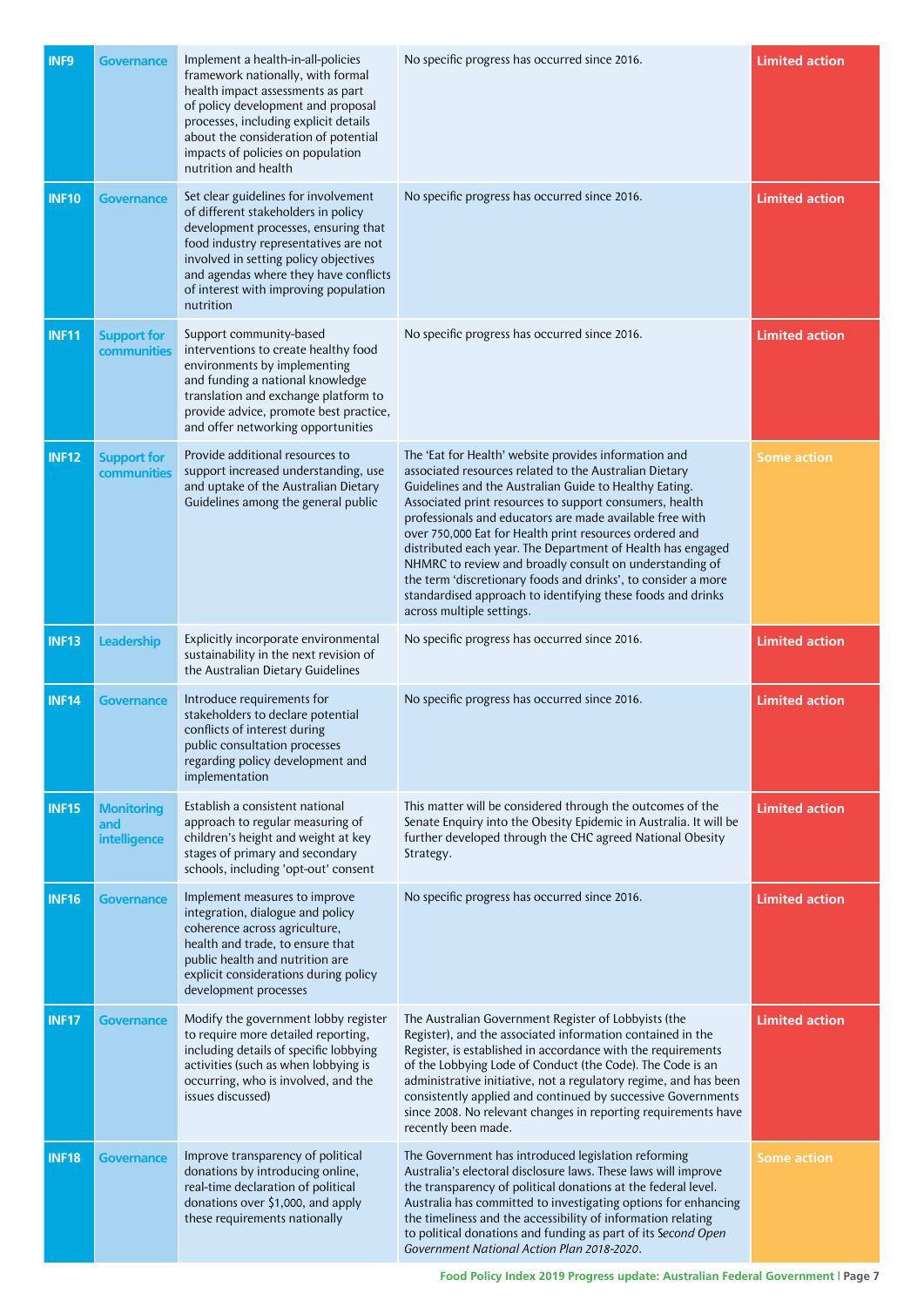# C] Other substantive actions

|                         | <b>Domain</b>            | <b>Action</b>                                                                                                                                                                                                                                                                                                                                                                                                                                                                                                                                                                                                                                                                                                                                                                                                           |
|-------------------------|--------------------------|-------------------------------------------------------------------------------------------------------------------------------------------------------------------------------------------------------------------------------------------------------------------------------------------------------------------------------------------------------------------------------------------------------------------------------------------------------------------------------------------------------------------------------------------------------------------------------------------------------------------------------------------------------------------------------------------------------------------------------------------------------------------------------------------------------------------------|
|                         | <b>Leadership</b>        | Select Committee into the Obesity Epidemic in Australia:<br>On 16 May 2018, the Senate established a Select Committee into the Obesity Epidemic in Australia. This included an<br>inquiry into numerous aspects of the obesity epidemic in Australia, with a particular focus on childhood obesity. The<br>findings and recommendations of the Select Committee into the Obesity Epidemic in Australia were publicly released on<br>the 5th December 2018.                                                                                                                                                                                                                                                                                                                                                              |
| 2                       | <b>Leadership</b>        | Opportunities for the Food Regulation System to support obesity prevention objectives:<br>A Health and Food Collaboration (the Collaboration) has been established to assist in identifying opportunities for the<br>Food Regulation System to support obesity prevention objectives. As part of this, a Rapid Review of food regulatory<br>approaches to address childhood obesity was commissioned, feeding into a public health 'Policy Think Tank' to develop a<br>shared understanding among the public health community about what can/cannot be achieved in the Food Regulation<br>System (held 22 March 2018). The Collaboration has identified front-of-pack labelling as intersection between public<br>health and the food regulatory system, and is planning an HSR symposium in the third quarter of 2019. |
| $\overline{\mathbf{3}}$ | <b>Food</b><br>labelling | Labelling of sugars on packaged food and drinks:<br>In November 2017, the Australia and New Zealand Ministerial Forum on Food Regulation concluded that current<br>information about sugars on labels is inadequate. Between July - September 2018, the Food Regulation Standing<br>Committee undertook a public consultation on policy options in relation to the labelling of sugars on food and drinks.<br>This included consultation on a number of policy options for labelling of sugars. Outcomes will be presented to the<br>Forum in 2019.                                                                                                                                                                                                                                                                     |
| $\overline{4}$          | <b>Food</b><br>labelling | Clarifying the policy issue in relation to naming sources of fats and oils:<br>In November 2016, the Australia and New Zealand Ministerial Forum on Food Regulation (the Forum) authorised a range<br>of activities to clarify the labelling of sources of fats and oils. In June 2018, the Forum noted that in relation to public<br>health, consumers' ability to identify saturated and/or mono and polyunsaturated fats in food is limited. They agreed<br>that the Australian Government Department of Health request the NHMRC provide advice on the appropriate dietary<br>guidance provided to consumers to assist them to choose healthy fats and oils.                                                                                                                                                        |
| 5                       | Food<br>labelling        | Energy labelling of alcoholic beverages:<br>In response to the 2011 Labelling Logic Review recommendation 'That energy content should be displayed on the labels<br>of all alcoholic beverages, consistent with the requirements for other food products', the Forum requested further<br>work into the energy labelling of alcoholic beverages. The Food Regulation Standing Committee released a consultation<br>paper on the issue in June 2017, and held a number of stakeholder roundtables in mid-2017, the results of which were<br>published. This information is now being used to develop policy options for wider public consultation.                                                                                                                                                                       |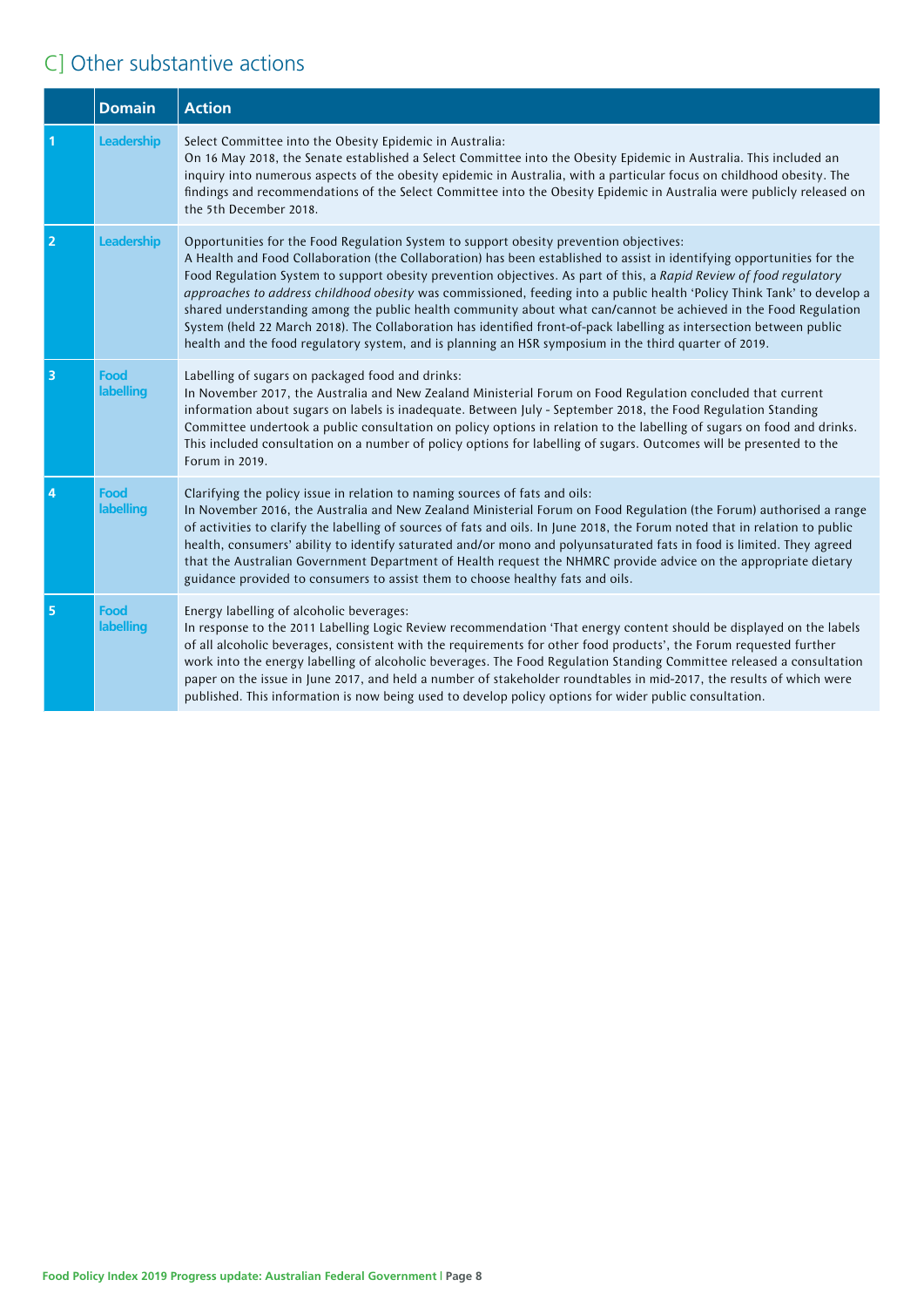# Acknowledgements

This project was conducted by researchers within the Global Obesity Centre, a World Health Organization (WHO) Collaborating Centre for Obesity Prevention within the Institute for Health Transformation at Deakin University, in conjunction with the Obesity Policy Coalition.

Funding for this project has been provided from the Australian Government's Medical Research Future Fund (MRFF). The MRFF provides funding to support health and medical research and innovation, with the objective of improving the health and wellbeing of Australians. MRFF funding has been provided to The Australian Prevention Partnership Centre under the Boosting Preventative Health Research Program. Further information on the MRFF is available at www.health.gov.au/mrff. Gary Sacks is the recipient of an Australian Research Council Discovery Early Career Researcher Award (DE160100307) and a Heart Foundation Future Leader Fellowship from the National Heart Foundation of Australia.

The project forms part of INFORMAS (International Network for Food and Obesity/NCD's Research, Monitoring, Action and Support), a global network of public interest organisations and researchers that seek to monitor and benchmark public and private sector actions to create healthier food environments and reduce obesity and NCD's globally.

We would like to thank all of the Australian Federal Government officials that contributed their time and expertise to this report.

The contents of this published material are solely the responsibility of the authors and do not reflect the views of the funding partners.

Cite this report as: Sacks G, Robinson E for the Food-EPI Australia project team. Policies for tackling obesity and creating healthier food environments: 2019 Progress update, Australian Federal Government. Melbourne: Deakin University, 2019.

For more details on the Healthy Food Environment Policy Index (Food-EPI) project go to: www.foodpolicyindex.org.au